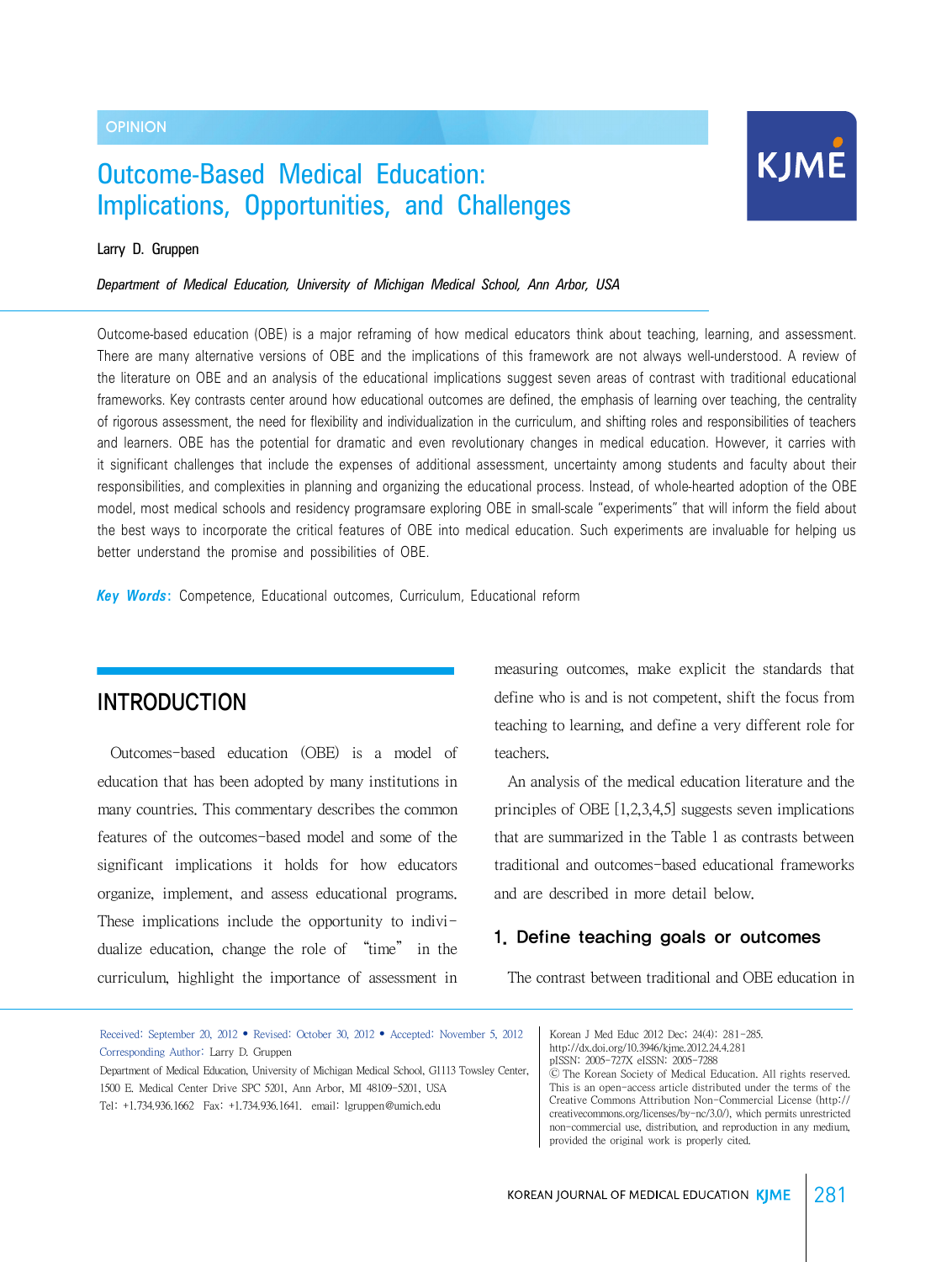#### Table 1. Descriptive Statistics and Reliability of Factors

| Traditional education                | Outcomes-based education         |
|--------------------------------------|----------------------------------|
| 1. Define teaching objectives        | Define learning outcomes         |
| 2. Time is fixed, outcomes variable  | Time is variable, outcomes fixed |
| 3. Assessment is secondary           | Assessment is central            |
| 4. Focus on teaching                 | Focus on learning                |
| 5. Standardized curriculum           | Individualized curriculum        |
| 6. Teacher as guardian of curriculum | Teacher as guide and advisor     |



terms of the 'direction' of educational influence is represented in Figs. 1 and 2.

 Traditional education tends to focus on the curriculum, which is used to define the teaching objectives. These objectives are frequently stated as knowledge and facts that the faculty will "cover" in their teaching. The curriculum, through these objectives, also drives the assessment of the learner. The links to competencies as a product of the curriculum is rather difficult to determine directly, and these competencies are often defined after the curriculum is designed and implemented―as an afterthought.

 In contrast, OBE starts with the competencies that learners are supposed to acquire through learning. These competencies then define the outcomes that need to be observed in order to judge that a learner is competent. These outcomes are most often expressed as performance and skills rather than simply as knowledge and facts. Faculty focus on what learners can 'do' as a result of





learning, not just on what they 'know.' The outcomes directly guide the assessment of learners and explicitly require standards for these assessments. Only then can the objectives of the curriculum be defined, and finally, the learning activities in the curriculum can be planned so that the learners can reach the competencies most efficiently.

#### 2. Time and outcomes

 Traditional education treats time as fixed but the learner outcomes are variable. In the USA, the majority of schools have a 4-year medical student curriculum and this time is assumed to be sufficient for the students to achieve "competence" (receive the M.D. degree). However, the outcome of this fixed amount of time is very variable. Some students are exceptional whereas others are marginal and there may be some who really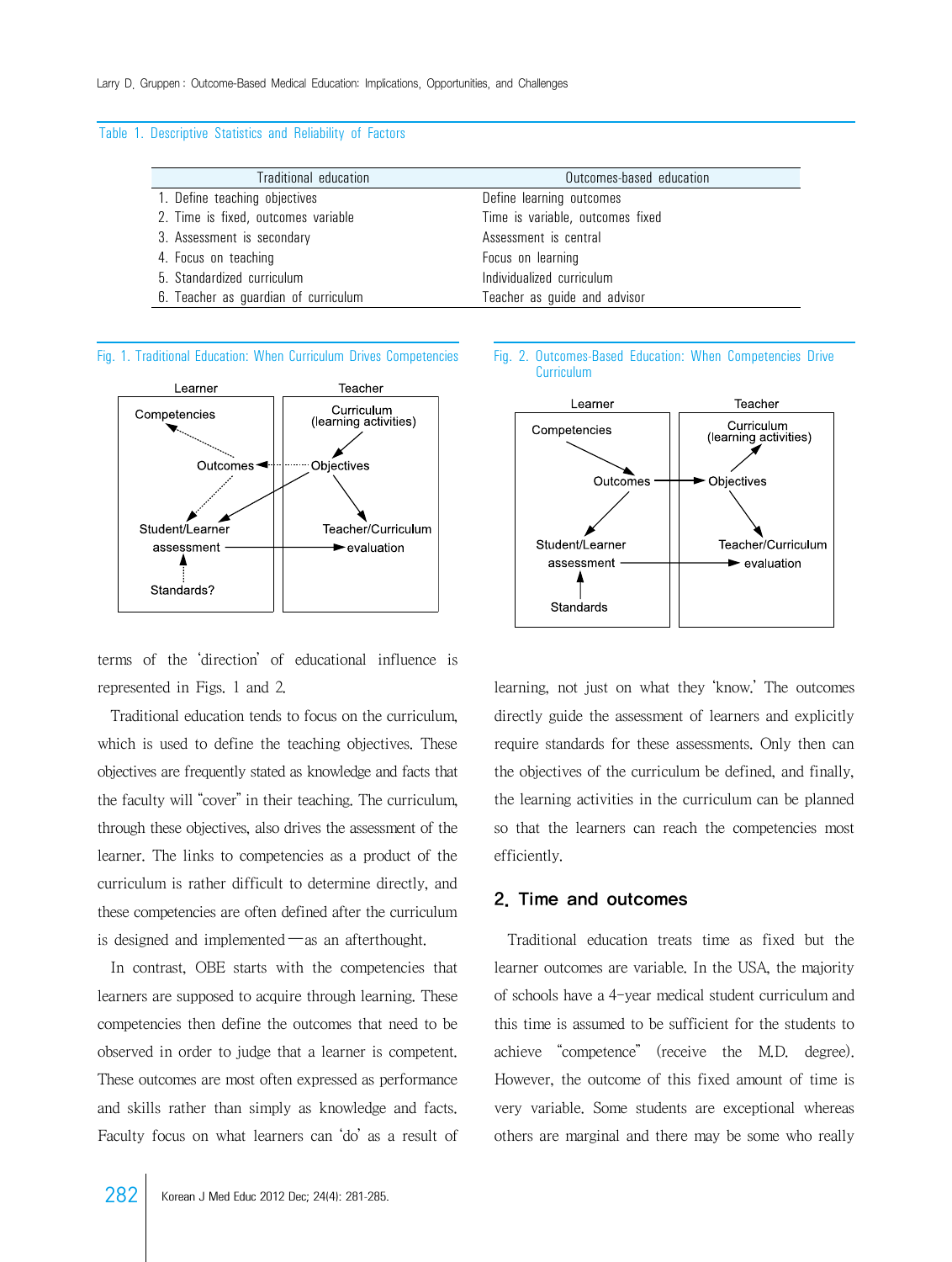are 'not' competent. In OBE, time is flexible and the outcomes are fixed. Clearly defined outcomes and specific standards for rigorous assessments of performance give the evidence needed to judge 'competence' of learners. The amount of time it may take a given learner to reach these standards of competence may differ significantly from another learner, but regardless of how much time it takes, OBE focuses on a fixed definition of competence.

#### 3. Assessment

 The importance of being able to measure and document competence, regardless of how long or short of a time it takes a learner to reach it, emphasizes the central importance of assessment in OBE. Although traditional medical education devotes considerable attention to assessing learners, this activity becomes even more important in OBE. OBE requires assessments for formative purposes, to guide student learning towards areas of weakness, as well as for summative purposes, to make final decisions on competence. OBE requires more frequent assessment, more rigorous assessment, but also assessment of many things that are largely ignored in traditional medical education. If competencies include such things as "professionalism," "communication," "critical thinking," or "diagnostic reasoning," there must be methods for assessing these outcomes. Otherwise, no trustworthy judgments can be made that learners are or are not competent.

#### 4. Focus on teaching or learning

 Traditional education is largely controlled by the faculty who schedule learning activities to fit their own convenience, define the assessments at intervals that fit the time-fixed curriculum, and schedule courses in the same sequence for all learners. In OBE, there is a much greater recognition that learners come into a program with many existing skills and competencies. It also

recognizes learners as the key factor in their own learning. It logically follows that there should be greater learner control and flexibility in an OBE program. This enables them to build on their strengths, remedy their weaknesses and pursue learning in flexible ways that are not readily supported in traditional programs.

#### 5. Standardization or individualization

 The importance of flexibility in OBE programs leads to the logical conclusion that OBE also requires individualized learning programs rather than the standardized, "one-size-fits-all" curricula of traditional programs. This individualization may be in the sequence of learning activities but also in the content and focus of learning. For example, learners who come with prior experience as an emergency health care provider should not need the same level of education on basic life support procedures as a learner without this experience.

#### 6. Role of the teacher

 In traditional programs, the faculty members control the curriculum and set policies, ensuring consistency and continuity. They are typically the experts who serve as the primary source of knowledge for the learners and authority over the curriculum. Because OBE requires learners to take responsible for their own learning and have flexible, individualized learning options, faculty roles shift to being advisors, mentors, and guides. They still serve as experts, but in a less directive and authoritative way. One very important new role for faculty in OBE programs is that of being an assessor, in keeping with the heightened priority of comprehensive and in-depth assessment of learning outcomes.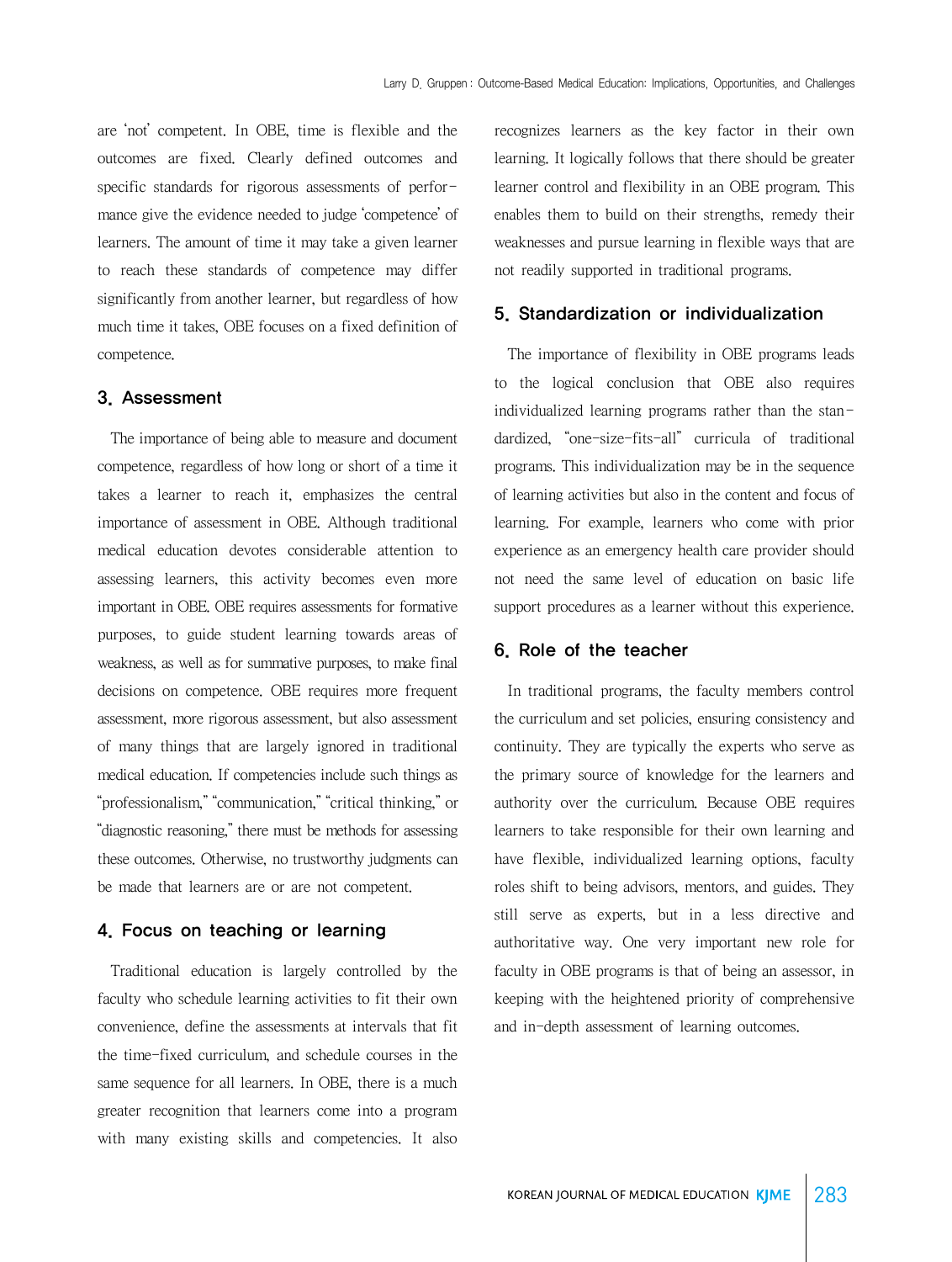# DISCUSSION: THE OBSTACLES AND ADVANTAGES OF OBE

 It should be apparent that OBE has some definite strengths but also significant challenges when it comes to planning and implementation. One advantage of OBE is that it could shorten the time needed for training if learners enter with considerable prior experience or attain competence rapidly. However, it is also likely that OBE will increase the time needed for weaker and less experienced learners —perhaps even beyond the current time defined in traditional educational programs.

 Another strength of OBE is that the necessity of rigorous assessment can create greater confidence in judgments of competence. Traditional programs tend to rely on assumptions and hopes that spending enough time in the classroom or the clinic will produce competent graduates (even though this is not well documented by performance data). OBE verifies the quality of ALL of its graduates —they must all demonstrate competence or they do not graduate or advance.

 The individualization that is implied by OBE can produce greater student motivation and initiative and enable them to pursue their unique interests. On the other hand, such individualization and flexibility is enormously difficult for a medical school to manage. At the extreme, OBE could mean that each learner pursues their own learning plan on their own schedule, asking for assessments to demonstrate their competence in a given domain at various points in their training and some graduating early while other graduate late. Such flexibility is not really feasible, so the potential of OBE must be tempered by the reality of limited faculty and financial resources.

 This flexibility is a challenge for students as well as faculty members and administrators. Most medical

learners are accustomed to being told what to study, when to study it, and how to prepare for the test. OBE requires learners to take responsibility for their own learning, which will be intimidating and challenging for many learners. Students will frequently object to the uncertainty that this creates, demanding to be told "what is important."

 Faculty also will object to the lessened control and authority they may feel they have in an OBE program. Although they are still the decision-makers for defining the competencies, the means of assessing them, and the standards to which learners are held, some faculty members will feel threatened by giving over more control of learning to the students.

 The centrality of assessment in OBE is an advantage in that it produces more evidence on which to base decisions about competence, but it also demands more resources and a higher standard of assessment practice. OBE also very clearly requires that explicit standards be set for these assessments —a process that demands faculty time and judgment.

 The potential benefits of OBE have made it one of the more influential frameworks for medical education in the world today. It has generated a great deal of scholarly discussion and many schools are evaluating if and how OBE might fit within their own educational mission. However, the significant challenges involved in implementing such a revolutionary change in educational perspective means that few, if any, schools are adopting the OBE framework in its entirety. Instead, most are making small-scale pilot studies of its feasibility in selected portions of the curriculum or in specialized outcomes, such as laparoscopic surgery. Much like other innovations in medical education, e.g., problem-based learning, it is likely that outcomes-based education will gradually pervade further and further into more and more schools until it becomes a major component of how